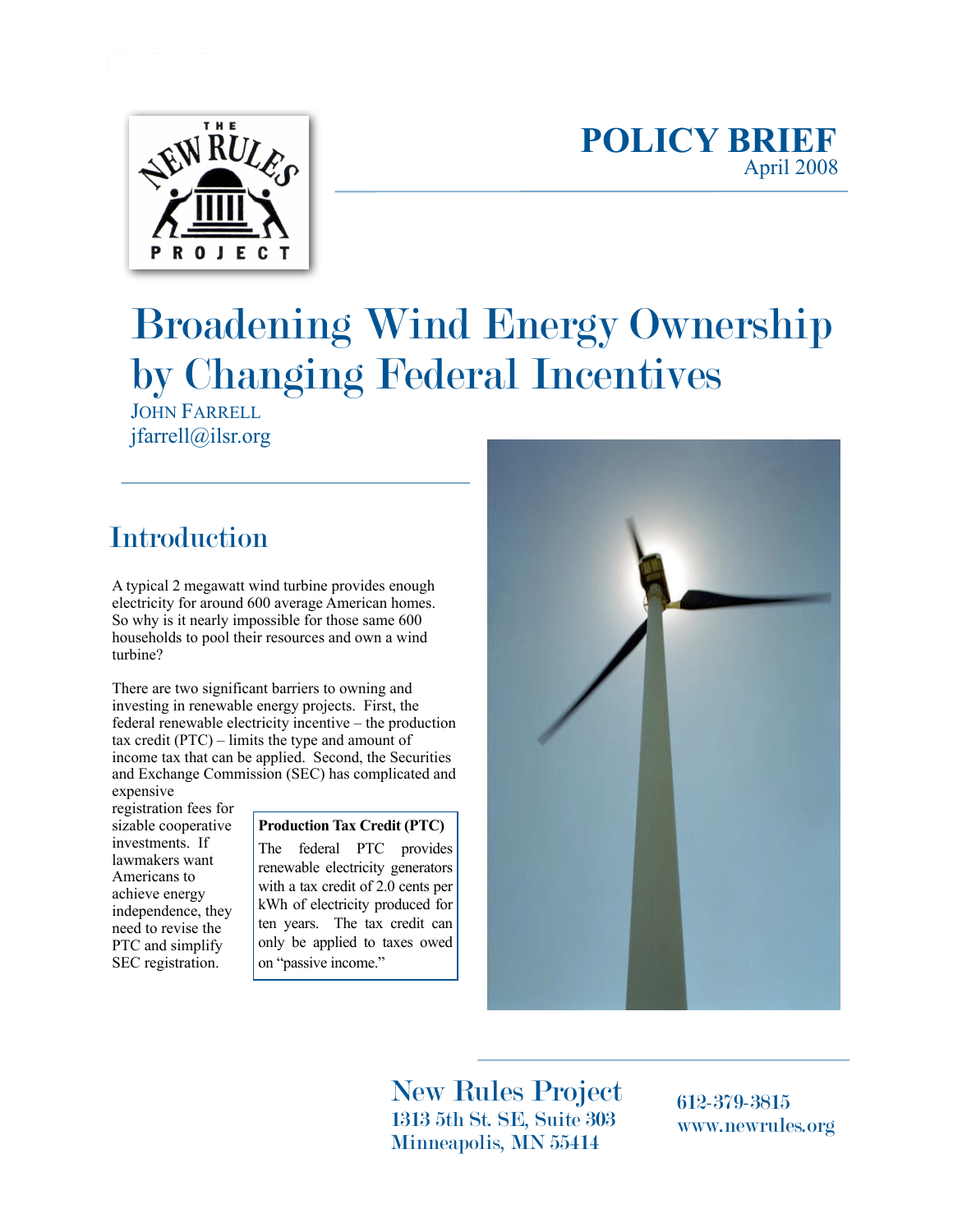# Tax Credit Limitations

The PTC restricts investment in renewable energy by its very nature as a tax credit. To get the 2.0 cents per kilowatt-hour (kWh) incentive, an investor must owe a lot of taxes. A single, two-megawatt wind turbine generates around \$125,000 in tax credits each year, but only if the investor owes that much in taxes. Not many Americans owe \$125,000 a year in taxes; that's 2.5 times the median household income.

With multiple owners, the tax credit could be shared, but the PTC limits recipients in another way. The tax credit can be taken only against "passive income," which the IRS defines as income from rental property or investments. In other words, the credit is only

valuable to individual investors who owe taxes from rental property or investments. That's another pretty small slice of the population.

#### **Passive Income**

Passive income is income earned from rental property and other investments where the owner does not "materially participate." The vast majority of households have little or no passive income.

#### Two workarounds

have been developed to clear this high bar for accessing the federal renewable energy incentive. One is to look for a partner with a lot of tax liability. In most projects with local ownership, the local investors partner with a large, absentee equity firm that gets the tax credits. These firms gather together investors who owe a lot of taxes and who provide equity for purchasing wind turbines in exchange for getting full access to the PTC. Often, the project is arranged as a "flip," where the equity firm holds 99% ownership of the project (and the revenues) for a minimum of ten years, after which the local investors assume 99% control. This arrangement means that the federal incentive flows through local projects to these (typically out-of-state)absentee firms.

To avoid losing those revenues to out of state partners, some local groups try to gather many local investors. But here the paperwork required for investment regulations hampers projects where tax law did before.

### Cooperative Limitations

Getting numerous local investors can be very onerous and expensive, and that's not counting the actual recruiting. The SEC provides five ways to gather investors for renewable energy projects and none of them marry the typical wind development model (dozens of turbines) with democratic ownership (many owners per turbine).

### SEC Registration Options

Any time a group of people want to get together and invest in a project, the SEC oversees the "offering." The rules for registering a public offering depend on the size of the offering, number of qualities of the investors, and other factors. The rules are designed to prevent fraud and ensure investors can afford the risk. Five types of registration are available, and they require different upfront and compliance costs.

#### 1.Full SEC Registration

The most costly and complex, the benefit to full registration is that there are no limits on the number or type of shareholders or the advertising methods. This method has been employed by several farmer-owned ethanol plants.

#### 2.Regulation D

The most-used exemption to SEC registration, it requires that investors meet income or asset limits (\$250,000 or \$1 million, respectively) and that you only offer shares to people with whom you have a prior relationship.

#### 3.Regulation A

This exemption has not been used by communityowned projects because it limits the offering to \$5 million or less. However, investors don't have to be accredited and the prospectus required does not need approval.

#### 4.Intra-state offering

This strategy has been used in a few Minnesota and South Dakota projects. All investors and operations must be within a single state. Registration is done through the state's Department of Commerce or equivalent regulatory agency. Compliance work is rather involved and

| <b>Type of</b><br>registration | <b>Upfront</b><br>Cost | Compliance<br>Costs  | <b>Restrictions</b>                            |
|--------------------------------|------------------------|----------------------|------------------------------------------------|
| <b>Full SEC</b>                | \$100,000-<br>125,000  | Over<br>\$400,000/yr | None                                           |
| Regulation D                   | \$30,000<br>$-50,000$  | \$10,000/yr          | Accredited<br>investors; prior<br>relationship |
| Regulation A                   | \$50,000<br>$-75,000$  | $$10,000/\text{yr}$  | \$5 million<br>offering                        |
| Intra-State                    | \$50,000<br>$-75,000$  | $$10,000/\text{yr}$  | In-state only                                  |
| Private                        | Minimal                | Minimal              | Prior<br>relationship; no<br>advertising       |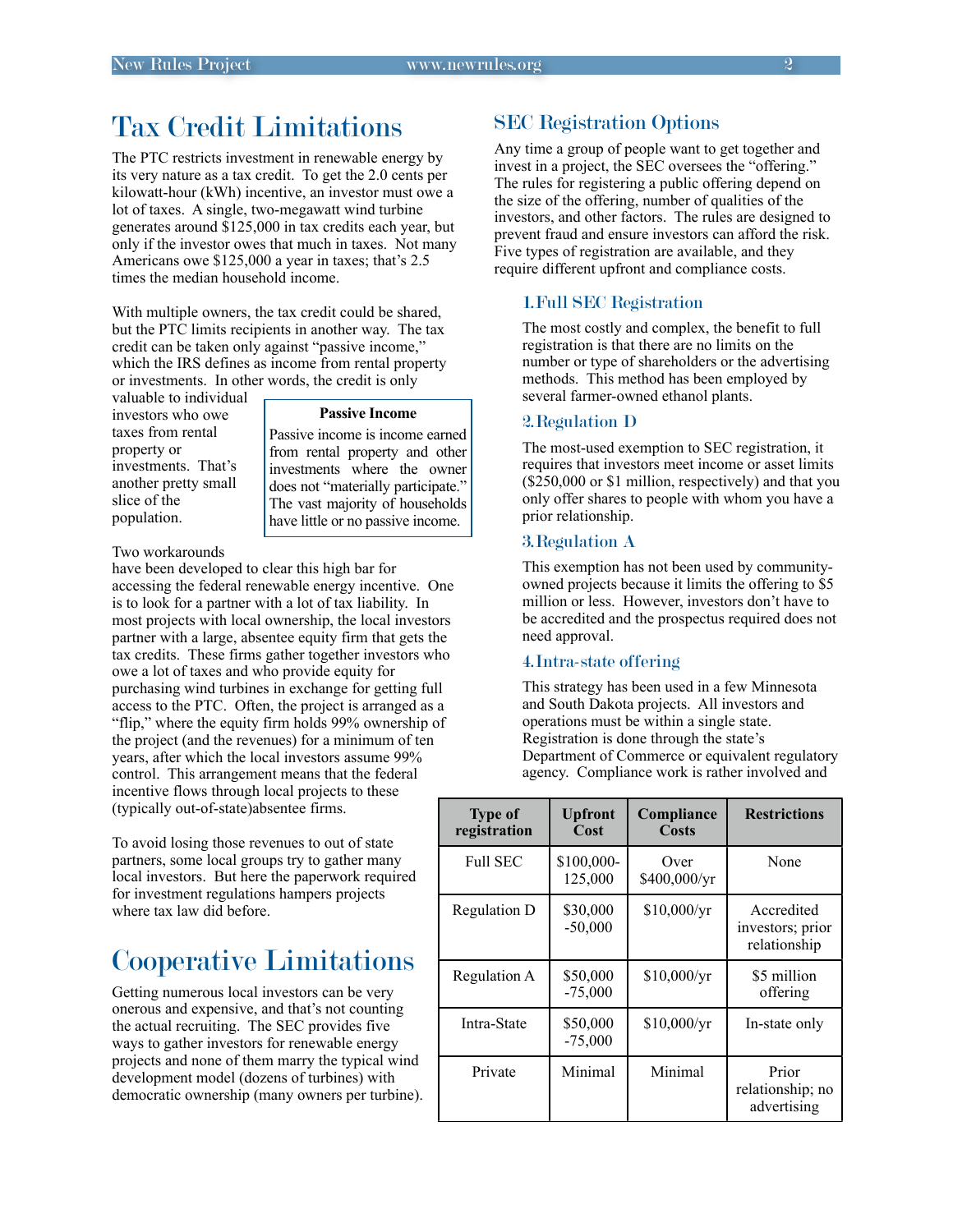can be much more onerous in some states. The biggest liability is that investors have "right of recision," though with many investors this problem is minimized.

#### **Right of Recision**

Intra-state offerings are subject to state consumer laws, which often provide consumers with up to three days to back out of a transaction without penalty.

### 5.Private offering

This has the fewest filing requirements, but the organization must have a prior relationship with all investors and cannot advertise the offering.

The result of the complex regulations is that there are few renewable energy projects that tap large numbers of investors. Instead, several wealthy individuals combine forces to build projects or developers create "revenue participation" models where landowners do not own their renewable energy generation, but receive some portion of the gross revenues.

## A Small Solution with a Big Impact

While no active proposals solve the entire problem, a bill by Representative Tim Walz (D-MN)<sup>1</sup> addresses part of the PTC roadblock. The bill would allow wind project investors to access up to \$40,000 of the PTC against ordinary

income. If enacted, that bill could dramatically expand the pool of potential local investors.

*How many more Minnesotans could become wind energy investors in this scenario? Over 1.1 million…*

Take an example from Minnesota, Rep. Walz's home state and one with 25% of wind projects sporting some form of local ownership. If fifty landowners and rural residents wanted to invest in a single wind turbine under existing rules, they'd be unlikely to have enough passive income (and owe enough taxes on that income) to use much of the PTC. With Walz's amendment, however, each owner could get up to \$40,000 of the PTC against ordinary income, more than enough to claim their \$2,500 share of the annual \$125,000 credit. When these fifty landowners are able to access the PTC, it covers over 40% of each investor's equity contribution and reduces the project payback time from 6 years to just over 4 years.[2](#page-3-1)

How many more Minnesotans could become wind energy investors in this scenario? Over 1.1 million could fully use a \$2,500 credit against ordinary

income.[3](#page-3-2) And if projects could be assembled with 200 investors per turbine, the tax threshold falls to \$625, allowing 1.5 million Minnesotans (30% of the state) to leverage the tax credit to become owners in renewable energy production.<sup>[4](#page-3-3)</sup> That's almost the entire universe of those able to access the tax credit – those one-third of the population who itemize their tax returns.

The chart below illustrates the potential of an amended PTC to turbocharge investment in wind energy in Minnesota. The chart assumes the PTC is divided

#### **Ordinary Income**

Ordinary income is income earned from wages and salary. The vast majority of households pay almost all their taxes on ordinary income.

evenly among the turbine investors, with the vertical axis showing the number of taxpayers who have sufficient tax liability to use the full value of their PTC share. If 600 investors could share ownership of a single turbine, over a third of Minnesotans could be self-reliant on renewable electricity.

The beauty of this arrangement is that two alternatives to full SEC registration are palatable to an investor group with a single turbine. One turbine falls below the \$5 million threshold of SEC Regulation A, so these projects could avoid the expensive and onerous SEC process. The size of these projects would also be small enough to draw local investors, making intra-state registration attractive if the state's registration and compliance process was simple. Various investor groups could create a turbine purchasing and servicing pool to get around other disadvantages of singleturbine projects.